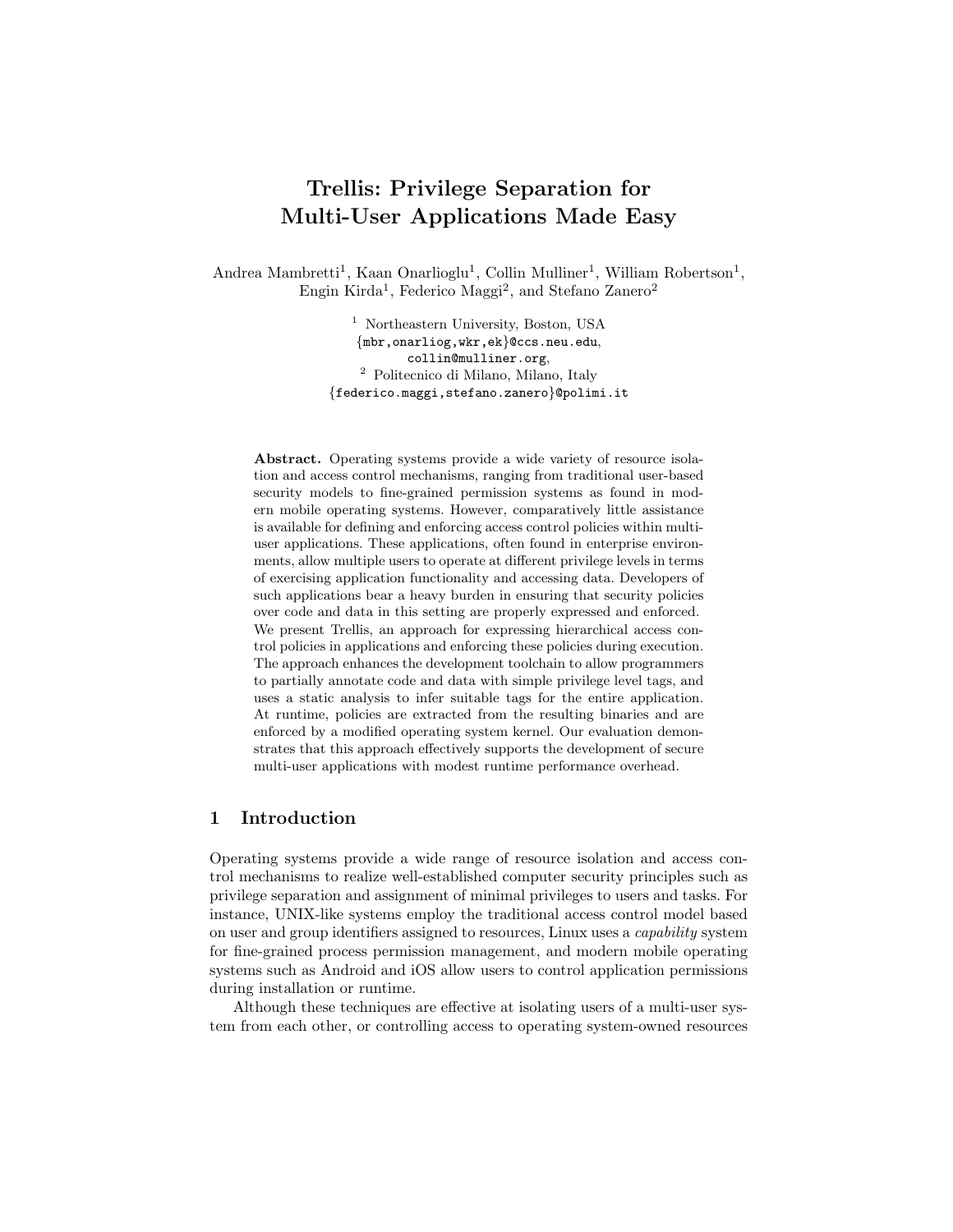such as hardware devices and the filesystem, they do not address the problem of enforcing access control within an application itself. In particular, many complex programs that target enterprise markets (e.g., SAP CRM) support multiple user roles such as administrators and other unprivileged users, each allowed different access levels to sensitive application data.

Due to this lack of standard operating system support for developing applications with multiple privilege levels, the responsibility of implementing an application-specific access control model is relegated to application programmers. However, this can often result in implementation errors, or incorrect use of various application components as access control primitives, exposing the application to privilege escalation attacks. Recent work by Mulliner et al. [21] demonstrates this problem by showing that many enterprise applications rely on selectively hiding GUI elements to na¨ıvely control the access to the respective, sensitive functionalities. This inadequate enforcement scheme was easily be subverted by the authors using existing GUI inspection tools, allowing them to access administrator-only features with an unprivileged user account.

There exists substantial prior work that has explored ways to separate applications into privileged and unprivileged components to contain privilege escalation attacks. For instance, Provos et al. [24] described a methodology to manually split programs into a privileged monitor and an unprivileged slave that communicate via IPC channels, and Kilpatrick [16] proposed a software library to ease the development of such applications. Brumley and Song [10] use source code annotation and static analysis, and Wu et al. [32] use dynamic analysis to automate parts of this process. However, this work primarily targets system services, and aims to minimize the code run with superuser privileges. They do not address the problem of building applications that support strong separation of multiple users, each with specific code and data access requirements.

In this paper, we introduce an approach called Trellis to develop and enforce secure hierarchical access control models within multi-user applications. Trellis provides a simple annotation mechanism for software developers to specify the required access levels for critical functions and static data, uses static analysis to derive an access control policy for the entire application, and compiles this source code into binary executables that are strongly protected by the operating system. At runtime, the operating system tracks the program control flow and data accesses, including dynamically allocated data, and enforces the staticallyderived access control policy. Our prototype implementation implements code and data privilege separation using dynamic adjustment of memory segment permissions. Trellis does not require drastic modifications to the application architecture, making it easy to apply to existing source code. It also does not split applications into multiple components and thus, in contrast to previous work, does not incur IPC overhead during runtime.

To summarize, we make the following contributions in this paper.

– We propose Trellis, a novel operating system-supported application development framework to assist software authors with the development of hierarchical access control policies for multi-user applications. Trellis uses a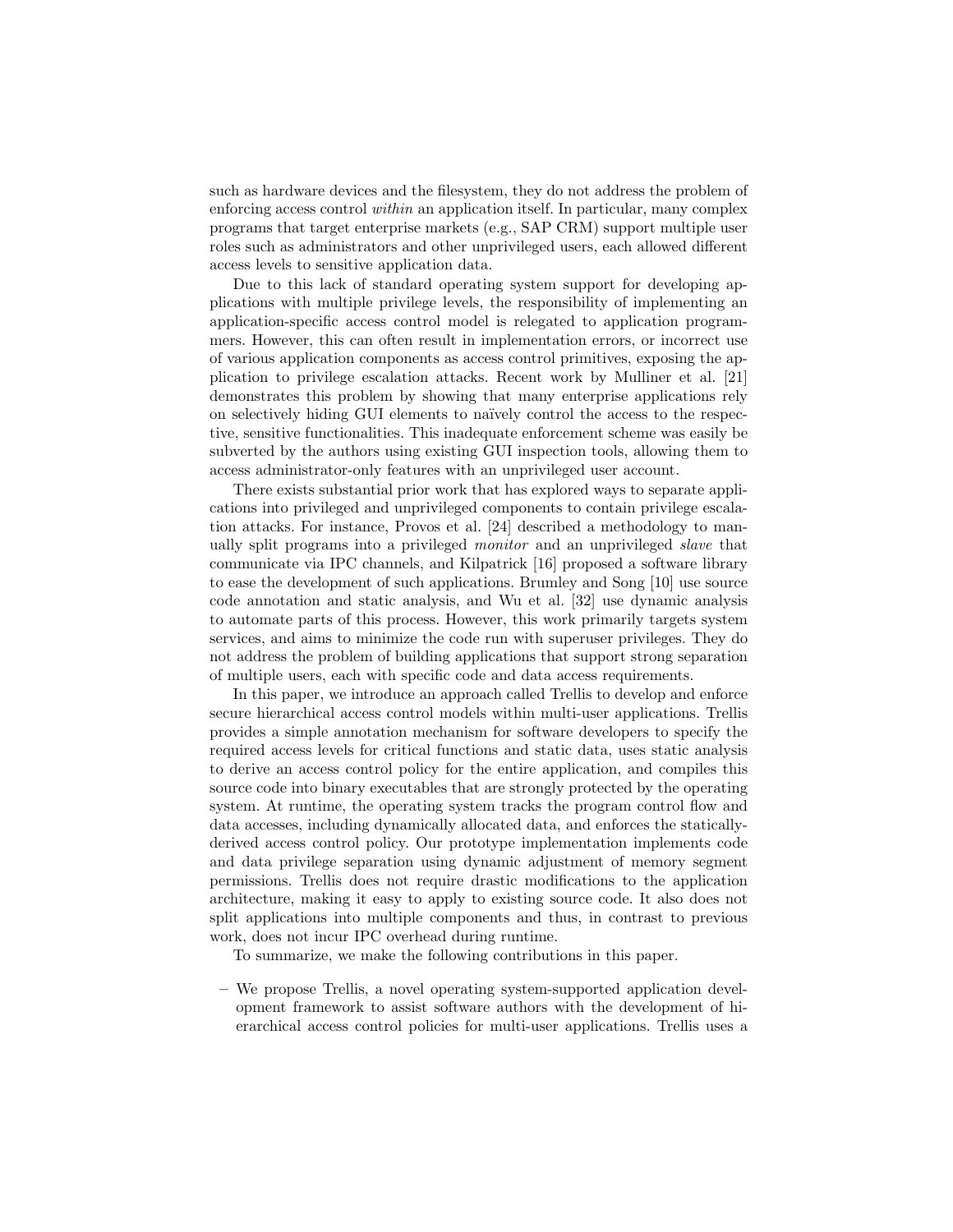combination of source code annotation, static analysis, and dynamic analysis to automatically integrate these policies into applications, and to enforce them at the operating system level.

- We present a prototype implementation of our system based on LLVM/- Clang, the GNU C library, and the Linux kernel.
- Our evaluation including micro-benchmarks, and experiments on real-world applications demonstrate that Trellis imposes a low runtime performance overhead, an acceptable tradeoff for its additional security guarantees.

# 2 Threat Model

The environment we consider for this work is a large, multi-user application that runs on a shared machine. Typical examples of this scenario include kiosk applications, or large enterprise applications (e.g., SAP CRM) with several users (e.g., employees) each having a distinct profile. These users can use the application at different moments in time and each user, depending on her own profile, can access different subsets of the application's functionality and data.

In this setting, the attacker has local or remote access to a computer running such a multi-user application. The attacker further has access to a user account on the application. Note that the attacker could already be an ordinary user of the application; in other words, she may be authorized to legitimately access a subset of the application's features. Alternatively, the attacker could compromise a different user's account in order to gain unauthorized access to the application.

Our threat model includes two attack scenarios. In the first scenario, the attacker's goal is to exercise application features (i.e., execute code) reserved for higher-privileged application users. Likewise, in the second scenario, the attacker aims to gain access to data associated with a different, higher-privileged application user. Both attacks are made possible due to the fact that resources associated with different user accounts are managed in the same address space within the application.

Note that we assume sensitive code and data that could be targeted by an attacker is already protected by traditional operating system protections, and therefore, sensitive disk or memory contents cannot be accessed by the attacker directly. Instead, successfully carrying out one of the described attacks requires the attacker to exploit an application-level vulnerability, and bypass privilegeseparation mechanisms provided by the application in question.

The trusted computing base (TCB) we assume for this work includes the software development toolchain (i.e., the compiler and linker), which ensures that an adversary cannot subvert the access control policies specified by developers. The TCB also includes the hardware and software stack up to and including the operating system kernel. This implies that adversaries cannot subvert the enforcement of the developer-specified policies, or tamper with the authentication procedure to transition between privilege levels. Finally, we assume that the adversary cannot tamper with the binary itself, which contains a machine-readable specification of the intended access control policy, nor with the loading of this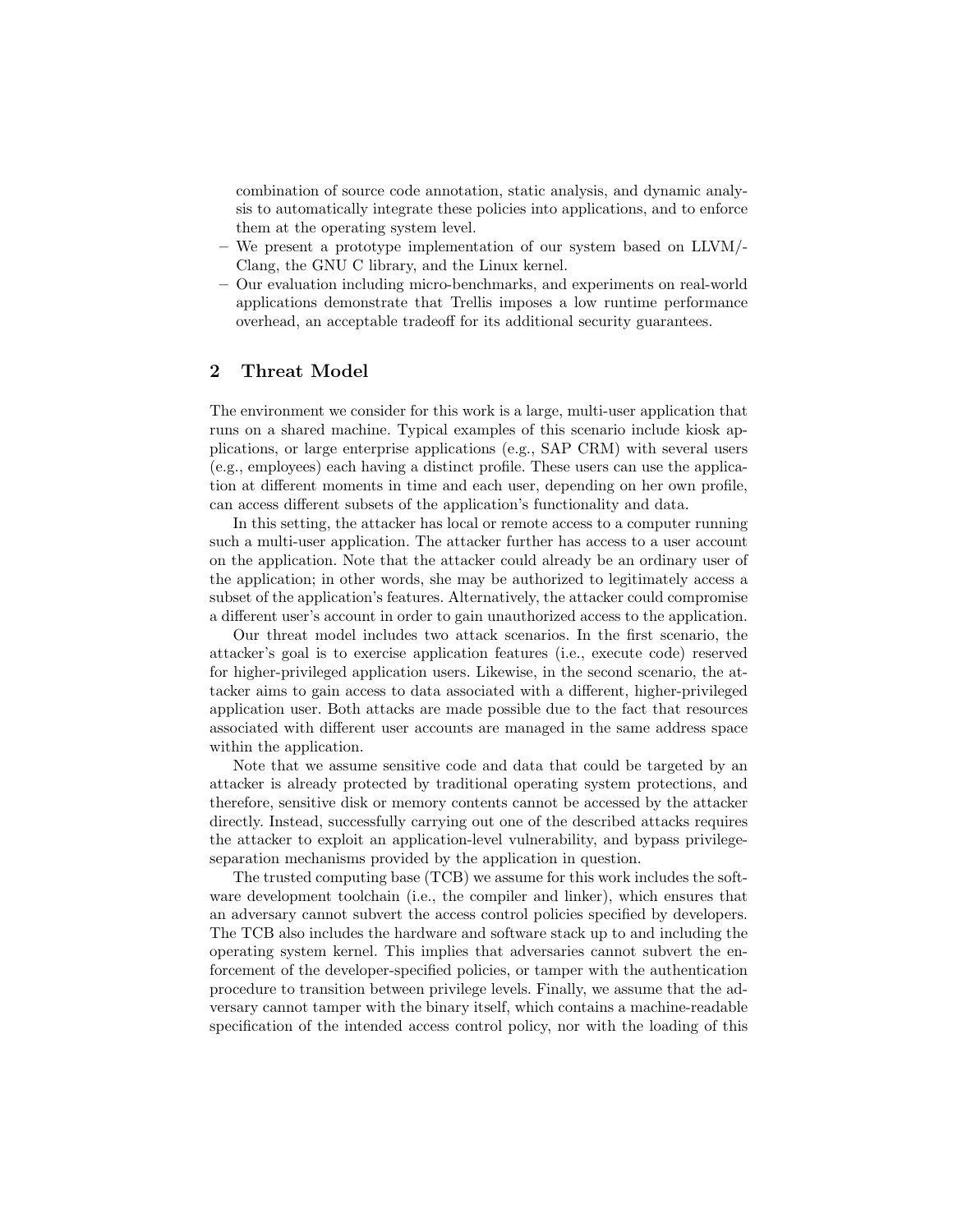

Fig. 1. An overview of compiling applications with Trellis.

specification into the kernel. Achieving these guarantees has several solutions, such as relying upon normal operating system-enforced user access control or, alternatively, using trusted computing primitives. The exact mechanism used is considered outside the scope of this work.

# 3 Design

Trellis spans both the development toolchain and the runtime environment. First, it provides a source code annotation mechanism for software developers to specify the different privilege levels (i.e., roles) required for effective access control in their applications, as well as compilation tools and system libraries capable of building Trellis-aware binaries. Second, it enhances the operating system kernel to monitor execution flows and authorize transitions between privilege levels consistent with specified access control policies.

At a high level, running a Trellis-enhanced application is a two stage process. First, an instrumented binary executable must be built according to the annotated source code. Then, the executable must be loaded with its initial privilege state and run.

An overview of the first stage, the compilation of binary executables, is shown in Figure 1. The application developer first (partially) annotates the program source code, which involves marking security sensitive code and data with their corresponding privilege levels (often, user roles) required to access them. The partially annotated source code is then inspected by the static analyzer component, which explores the program function call graph and automatically infers privilege level tags for all unmarked code and static data. Finally, the fullyannotated source code is compiled by an augmented tool chain, which instruments the binary according to the specified access control policy and creates an executable file including the necessary Trellis metadata.

The executable can then be loaded and launched. An overview of this process is shown in Figure 2. Here, Trellis uses an enhanced binary loader that first reads the access control policy metadata stored inside the binary, and communicates this information to the operating system to initialize the application. Once launched, the operating system monitors the application and its memory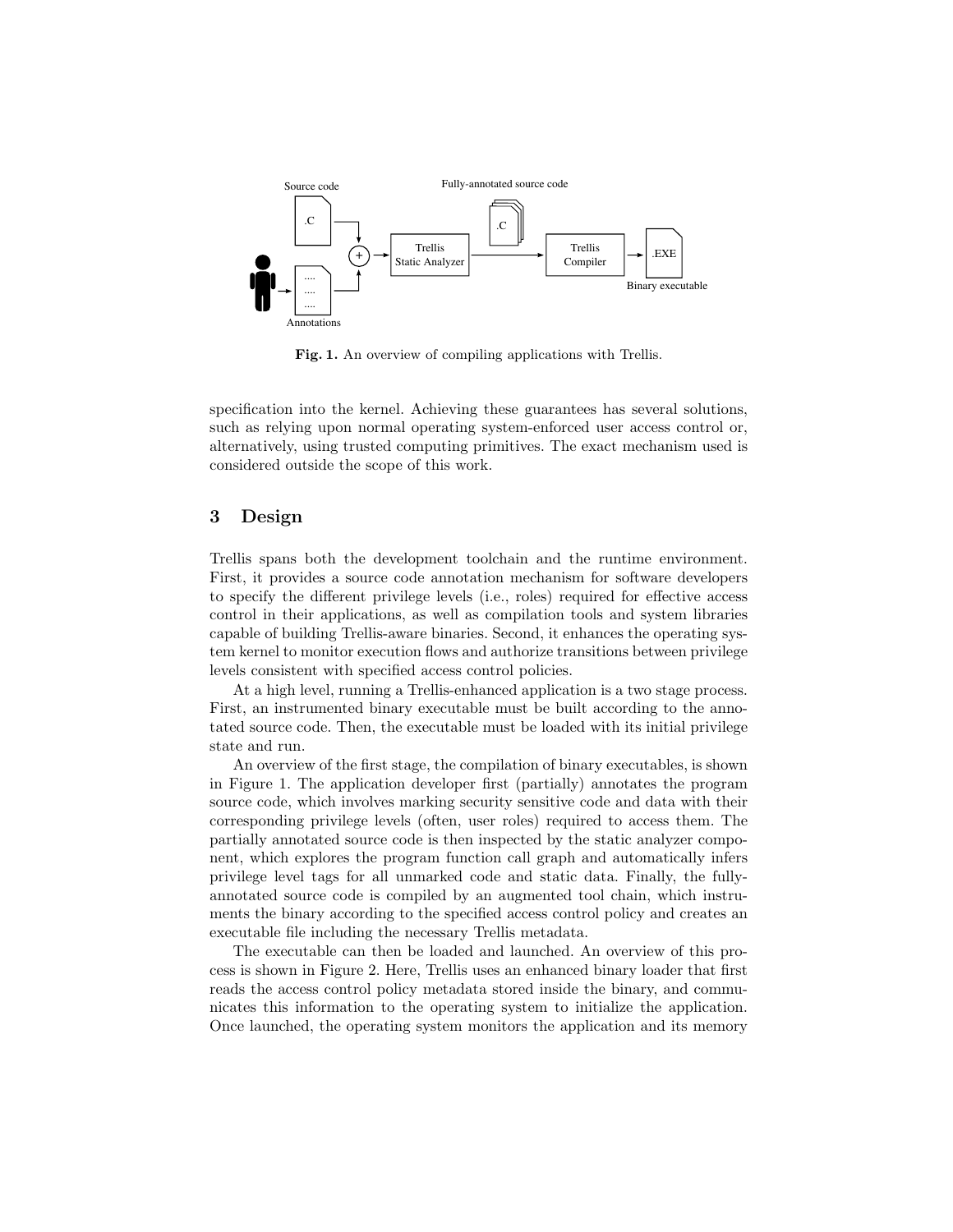

Fig. 2. An overview of running applications with Trellis.

accesses to enforce the implemented access control policy. In the case of dynamic memory allocation requests by the application, a modified system memory allocator notifies the operating system of the performed operation. In this way, access control checks can be applied to those memory regions as well. Of course, during runtime, the application might need to change the active privilege level to a more privileged one. In that case, the application issues a privilege level change request to the operating system, and the operating system in turn consults an authentication module to check whether the request should be served. If permission is granted, the system performs the change.

#### 3.1 Access Control Model

The design of Trellis permits a flexible access control model, where developers can tag units of code (e.g., functions) with a set of privilege levels  $l \in L$ . A partial ordering is defined on  $L$  such that the usual notions of reflexivity, antisymmetry, and transitivity are satisfied. More formally, given

 $l \in L$  a set of partially-ordered privilege levels,

 $(C, l) \in \mathbb{C}$  a set of units of tagged program code,

 $(d, l) \in D$  a set of tagged data,

 $D \in \mathbb{D}$  a set of all program data,

we define a program state as

$$
S = \langle \mathbb{C}, \mathbb{D} \rangle
$$

which describes the currently-executing unit of code at level  $l$  and the set of data upon which it can (potentially) compute. In the following, we refer to "units of code" as functions, although this need not be the level of granularity implemented in practice.

The developer is responsible for annotating functions with a privilege level according to application-specific requirements. These annotations, however, do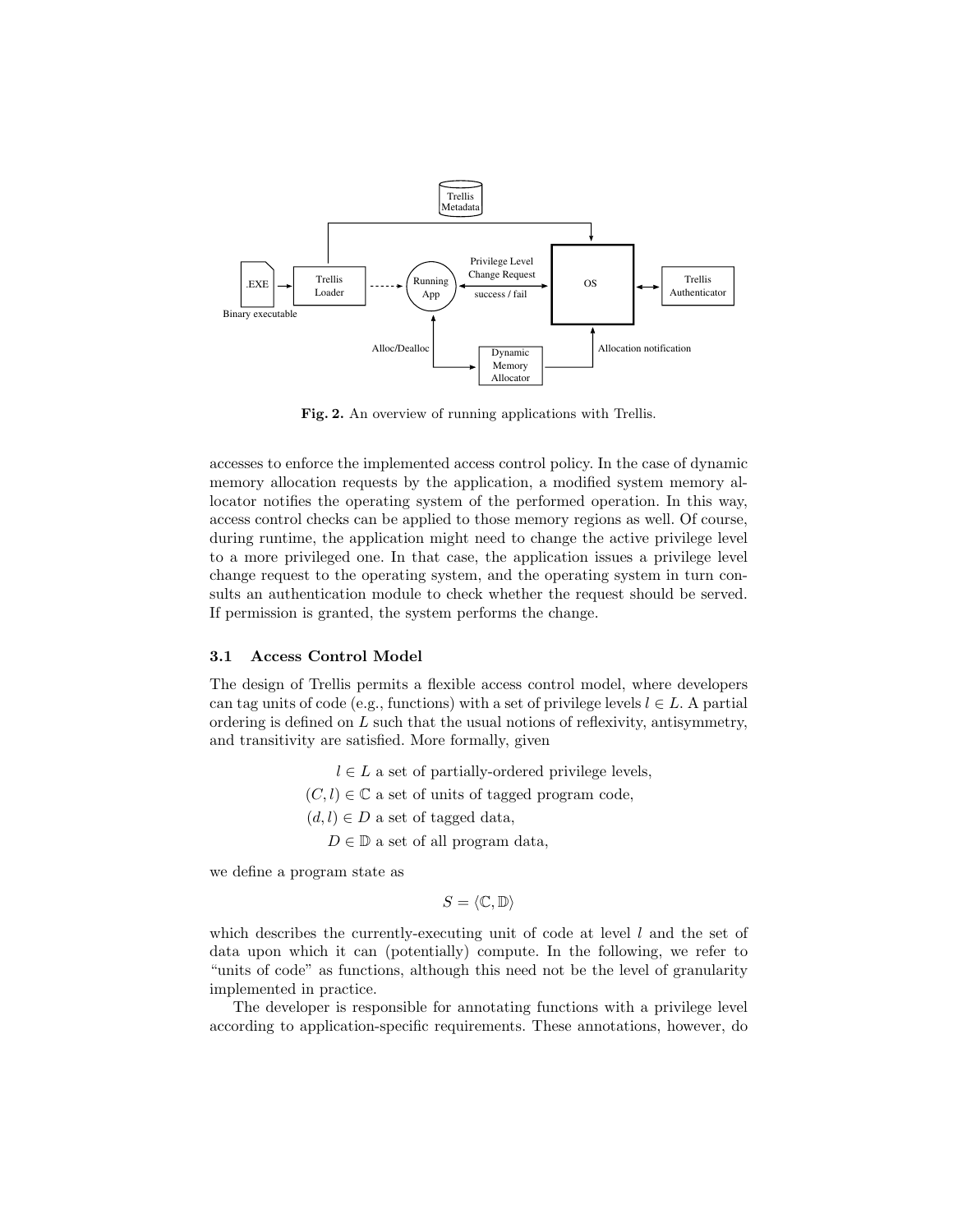not need to be completely specified for each function. Instead, Trellis permits developers to partially specify privilege levels, and an inference procedure will propagate privilege levels according to the program call graph. More precisely, given a call relation  $(\leadsto) : C \mapsto C$ , the inference process will assign an unannotated function  $(C', \cdot)$  the infimum, or greatest lower bound, of all of its callers:

$$
(C', l') \text{ s.t. } l' = \inf \bigcup_{i} (C_i, l_i), C_i \rightsquigarrow C' \forall C_i.
$$
 (1)

Note that the inference procedure might require an iterative fixpoint computation to establish privilege levels for all unannotated functions.

Given an annotated program, we can then define a transition relation

$$
(\Rightarrow): S \times S
$$

that specifies  $(i)$  how transitions between privilege levels can occur during execution, and  $(ii)$  how data is tagged at runtime.

First, for function invocation, we have:

invoke :  $\mathbb{C} \mapsto \{ \mathbb{C} \cup \emptyset \}$ 

$$
((C_i, l_i), D_i) \Rightarrow ((C_j, l_j), D_i) \text{ where}
$$
  

$$
C_i \rightsquigarrow C_j,
$$
  

$$
(l_j \le l_i) \vee (\text{auth } ((C_i, l_i), (C_j, l_j)))
$$

Here, auth :  $\mathbb{C} \times \mathbb{C} \mapsto \{t, f\}$  is an authentication predicate that is left as an open parameter of the implementation. The only requirement is that a binary decision is returned to either permit or deny an invocation between functions at given privilege levels. auth is only invoked if transitioning to a higher privilege level; otherwise, the transition is implicitly allowed to occur.

Another important operation we formally specify is data allocation: alloc :  $\mathbb{C} \mapsto \mathbb{D}$ 

$$
((C_i, l_i), D_i) \Rightarrow ((C_i, l_i), D_j) \text{ where}
$$
  
alloc 
$$
((C_i, l_i)) = (d, l_i),
$$
  

$$
(d, l_i) \in D_j
$$

For this transition rule, we further distinguish between statically-allocated data, stack-allocated data, and heap-allocated data. For statically-allocated data, the developer either provides a privilege level annotation for the system, or one is automatically inferred. Stack-allocated data, on the other hand, is always tagged with the privilege level for the associated function. Finally, heap-allocated data is tagged with the level of the enclosing function of the allocation site.

Finally, we specify the notion of data access, which subsumes both data reads and writes: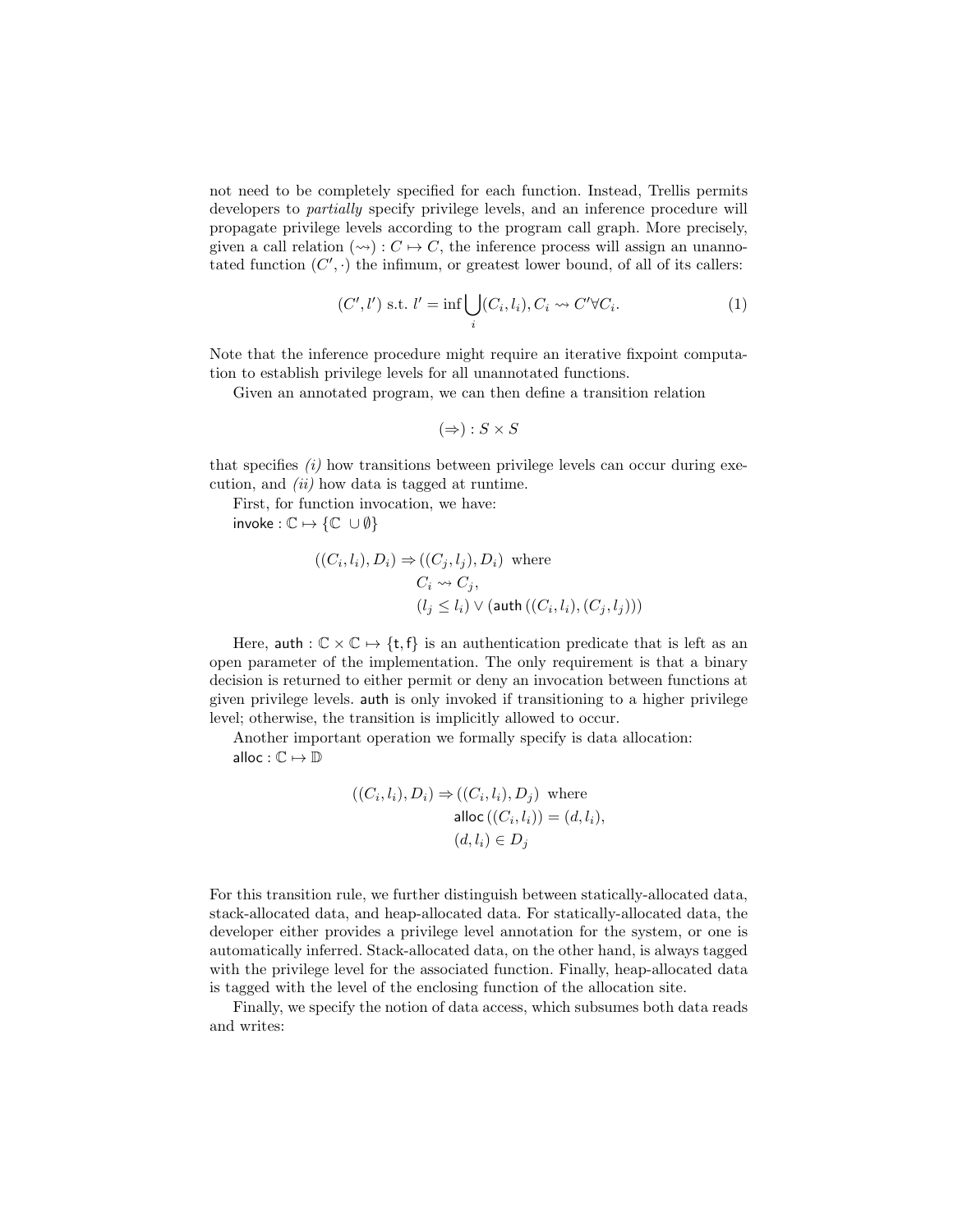$\text{access} : \mathbb{C} \times D \mapsto \{t, f\}$ 

$$
((C_i, l_i), D_i) \Rightarrow ((C_i, l_i), D_j) \text{ where}
$$
  

$$
\operatorname{access}((C_i, l_i), (d_j, l_j)) \equiv l_j \le l_i,
$$
  

$$
(d_j, l_j) \in D_j
$$

Here, we simply state that reads or writes of data must only be permitted when the current privilege level is greater than or equal to the data's tag.

# 4 Implementation

In this section, we present a proof-of-concept implementation of Trellis in detail for Linux. We begin by describing the compile-time annotation and tag propagation procedure, and then discuss the implementation of runtime policy enforcement. Note that while the formal model we describe in Section 3.1 defines a partially-ordered set of privileges, our prototype implementation assumes a strict hierarchy of privilege levels for simplicity.

### 4.1 Compile-Time Component

The compile-time component of Trellis is implemented as a series of transformation passes for the LLVM/Clang compiler suite. As input, this toolchain takes a program that has been partially annotated by the application developers.

Privilege Level Annotations Privilege level annotations are applied using a custom attribute that allows developers to express the minimum required privilege level to execute a function or access a static variable. At compile time, the new attribute is processed by the Clang compiler front-end, which supports custom attributes by forwarding them to subsequent Clang or LLVM transformation passes alongside the associated function or global variable identifier.

Since we need to keep track of the attribute parameter (e.g., 2 or 6 in Figure 3's example), we modified Clang to forward the parameter value to LLVM. The attribute is considered valid for both functions and global variable declarations and specifies the privilege level of functions and global variables. For instance, Figure 3 exemplifies a function fun of privilege level 2 and a global variable dat at privilege level 6. In this example, the developer wants to prevent function fun from accessing the memory area where the variable dat will be stored at runtime.

The attribute value indicates the privilege level of the associated object, which ranges from 0 and a tunable constant NUM LEVELS, where higher levels indicate higher privileges. The main function is automatically set to 0, the lowest privileve level, by Trellis. If the developer tries to use a level greater than NUM LEVELS, she receives a compile-time error.

Therefore, the prototype implements a simple access control variant of our proposed model, where privilege levels exist in a strict, linear hierarchy. More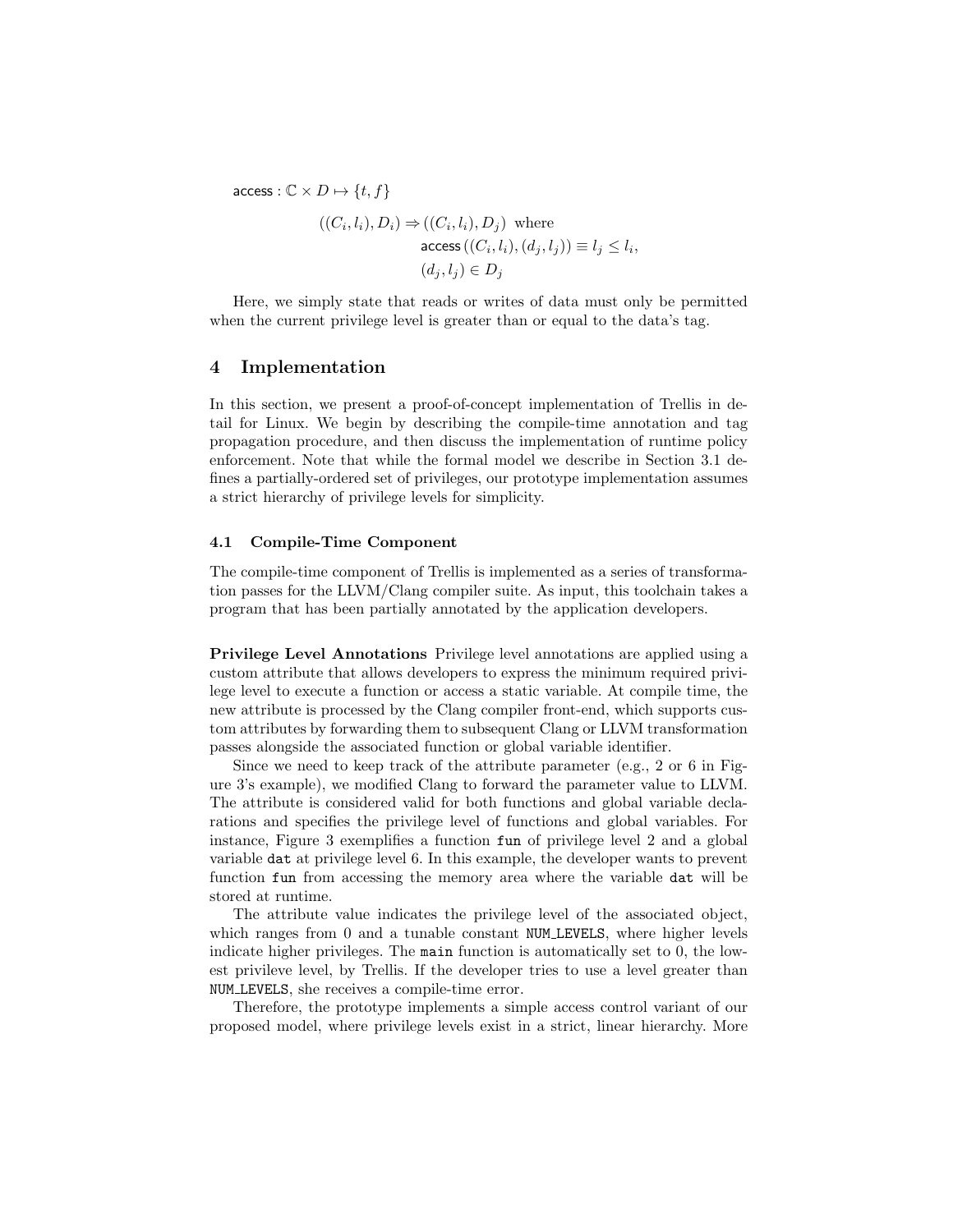#### $1$ void fun () \_\_attribute\_\_((trellis\_level(2))); 2 int dat  $_{-}$  attribute<sub>--</sub> $((\text{trellis\_level}(6)))$ ;

Fig. 3. Example of function and global variable annotations using custom attributes.

flexible variants that can model an arbitrary lattice of privilege levels are possible; however, we consider their implementation an engineering exercise.

Tag Inference The first transformation pass implements privilege level tag inference. It analyzes attribute values specified by the developers and propagates them to non-tagged functions and data. Clearly, the developer could tag every function and global variable. However, tag inference improves the ergonomics of the system by allowing for a partial specification to be automatically extended to cover the entire program. Developers can inspect the output of the transformation to identify potential errors in the final policy, or modify it as necessary.

The pass first computes a queue of all annotated functions. Then, operating in a breadth-first fashion, the pass visits callees of the current function. If the callee has been manually annotated by the developer, then its tag is considered immutable and is not changed. If the callee is already tagged, a level is assigned that is the minimum of the new and existing tags (as dictated by Equation 1). Otherwise, the caller's privilege level is used to tag the callee. In either of the preceding two cases where the callee's tag has been modified, the callee is added to the queue of functions to visit. The pass continues processing the function queue until a fixpoint is reached (i.e., the queue is empty). The search is guaranteed to terminate because privilege levels never increase and there exists a global minimum privilege level.

Transition Instrumentation and Error Handling Trellis protects code and data tagged with a privilege level that is higher than the current level. However, the application should be able to change levels at runtime. To do so, Trellis leverages a new system call to inform the Linux kernel that the application requests a level transition. This system call, trellis switch, is automatically injected by another transformation pass at every call site of the program when the caller has a lower privilege level than the callee. After the call site, another invocation of trellis switch, is injected to inform the kernel that the application should return to the caller's privilege level. In particular, whenever this transformation pass encounters such a call site, it inserts a code snippet as exemplified in Figure 4.

In case of failure because the current user is not authorized for the requested level, a wrapper function,  $\text{trellis\_exit\_ wrapper}$ , is called. Through the wrapper, Trellis allows the developer to specify her own custom failure handling, where she can for instance implement recovery from the failure. If nothing is specified by the developer, the system by default will invoke exit to safely terminate the application.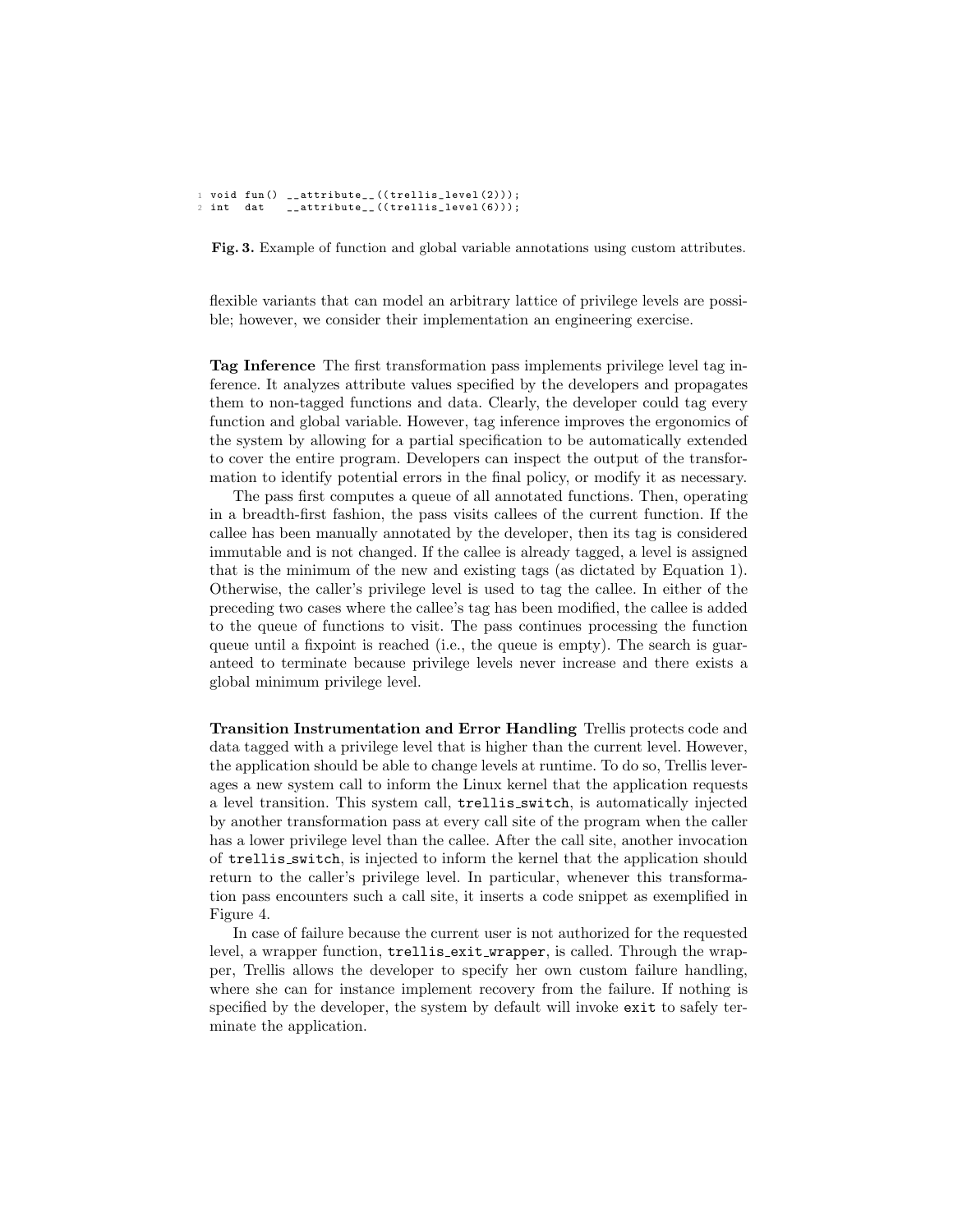```
1 if (trellis_switch(x) != 1) {
2 trellis_exit_wrapper ();
3 }
4
5 call () :
6 trellis_switch (y);
```
Fig. 4. Example of privilege level transition instrumentation and authentication error handler invocation.

Code and Data Reordering The final transformation involves the reordering of all functions and static data. Every unit of code and static data is, at this point, tagged with a certain level. With a simple LLVM pass, each function and global variable is grouped by privilege level. Each group is then moved to a pair of separate sections of the binary, one for code and the other for data. The section names are created by concatenating the data type and level. For instance, in the case of code, the name will follow the pattern fun trellis 1 for every function that is tagged with level  $l$ . An analogous name dat trellis l is created for data tagged with level l.

The pass records all the levels used by the program under analysis and generates a custom linker script. The linker script is used to map each of the sections above to a unique program segment. The script also aligns the start address of each segment to a machine page boundary to avoid loader redefinition.

# 4.2 Run-Time Component

At this point, the binary has been produced and is ready to be run. The next subsections explain the runtime execution phase in detail.

Policy Loading During normal program execution, the dynamic loader is responsible for several tasks that include mapping any shared libraries as well as mapping program segments from an executable image into memory. Our prototype contains a modified loader that parses the privilege level for each Trellis segment added at compile time, and communicates this information to the kernel with a special system call added for this purpose: trellis init.

trellis init copies the program's memory layout from userspace to kernel space, and attaches a list of memory boundaries (see Figure 5) to the task struct of the application. The task struct is the canonical process descriptor for the running application inside the kernel, and contains all information regarding the process (e.g., credentials, memory maps).

trellis init is executed during dynamic loading before control is passed to the application. Trellis allows this system call to be invoked only once for each process. This prevents an attacker from using a second invocation of this system call during execution to elevate privileges by relaxing the intended access control policy. For the same reason, after the execution of trellis init, mprotect cannot be invoked by the process.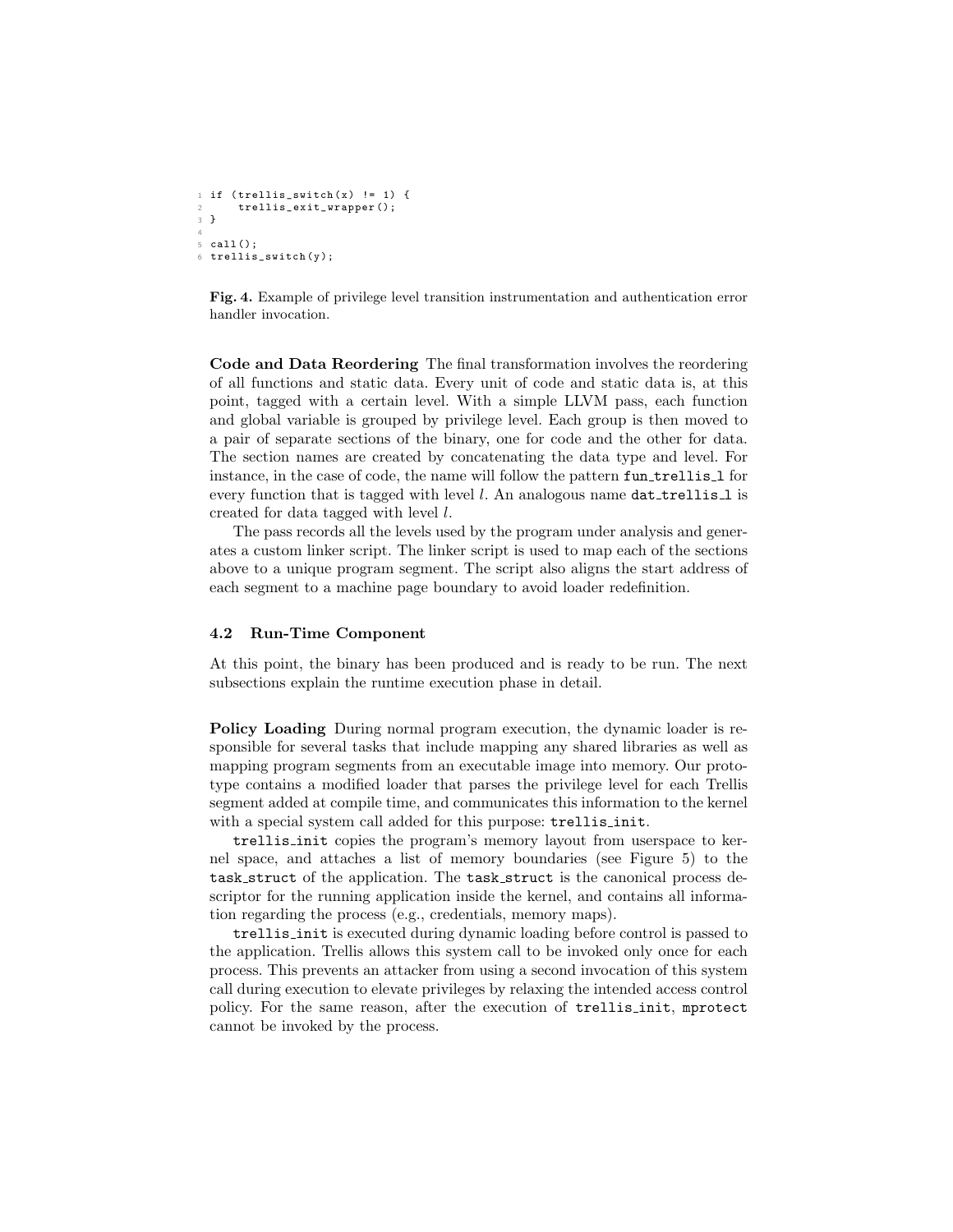```
struct trellis_dyn_t{
2 int priv_level ;
3 int size ;
     void *mem;
5 struct trellis_dyn_t * next ;
6 };
```
Fig. 5. Memory chunk information element.

After dynamic loading has completed and main is ready to be invoked, the process is in a state where  $(i)$  only code and data at the lowest privilege level is accessible, and  $(ii)$  all other (higher-privileged) segments are *not* readable, writable, or executable.

Privilege Level Transitions The second system call added to the Linux kernel is trellis switch. It allows an application to request a transition from the current privilege level to another, specified using the parameter new level.

When transitioning to a higher level, the kernel wakes a daemon that blocks the resumption of the requesting application until authentication has completed; this allows the use of interactive authentication if desired. In the meantime, the process is moved by the operating system into the wait state and will be woken only at the end of the **trellis\_switch** system call. If the authentication succeeds, the kernel changes the permissions of the code and data segments for the requested level and returns control to the application. Otherwise, the wrapper for authentication failure is invoked. When transitioning to an equal or lower level, authentication is not required, and therefore the inverse of the above segment re-permissioning procedure is performed automatically. An example of the dynamic memory segment permission process is shown in Figure 6.

Dynamic Data Tagging The third system call is trellis tracemalloc, which manages dynamic memory allocations. Typically, applications allocate memory at runtime using standard functions from the malloc family, and release it using free. These functions are merely the interface to a heap allocator, and underlying this application-level interface are system calls such as brk and mmap that are used to request additional memory from the operating system.

This presents two main challenges for our protection mechanism. The first challenge is that it is not straightforward to assign privilege levels to heapallocated data due to the additional indirection imposed by the heap allocator. That is, the page-level permission scheme used for code and static global data does not map cleanly into the variable-sized chunk allocation interface exposed by the heap allocator. The second challenge is that chunk metadata is stored inline with application data. This implies that page-level permissions would potentially restrict access not only to the data but also the chunk metadata that is used by the allocator.

To overcome these challenges, Trellis introduces a multi-heap allocator using trellis tracemalloc that effectively partitions dynamic memory allocation ac-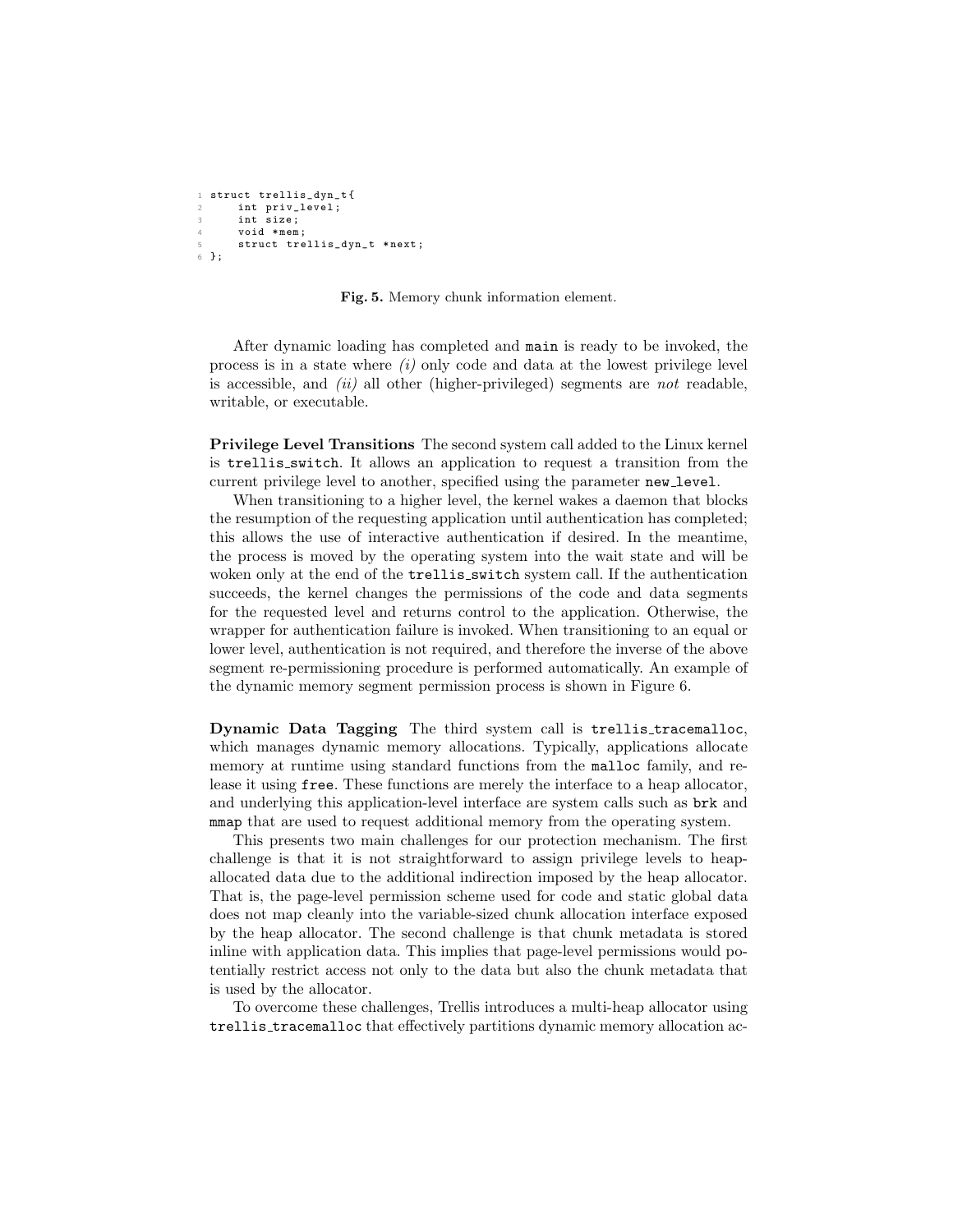

Fig. 6. Example of a dynamic memory segment permission update to transition between permission levels – in this case, from level i to  $i + 2$ . Shaded segments indicate inaccessible code and data regions.

cording to privilege levels. This allocator exposes two functions, trellis malloc and trellis free, to allocate and release memory, respectively. This allocator also maintains chunk metadata in a separate area of memory by tracking different lists of pages, where every list of pages corresponds to a separate heap. These structures are shown in Figure 7. Other standard allocation routines are implemented in terms of these two basic primitives. The compiler toolchain can optionally replace uses of the traditional allocation functions in a transparent fashion, or the developer can be responsible for doing so.

Authentication and Authorization Transition authorization is implemented by a userspace daemon, a kernel netlink interface, and trellis switch. Before the application is executed, the netlink interface is activated through a kernel module and the daemon starts. This can be performed either manually or automatically when needed. When the application requests a privilege level transition, trellis switch writes the requested privilege level into the netlink channel where the daemon receives it. The daemon then performs the authentication check and transmits a message over the netlink channel to notify the kernel of an authentication success or failure. The netlink communication channel is secure according to the attacker model defined in Section 2.

To implement authentication, the prototype simply forwards the request to the standard Pluggable Authentication Module (PAM) framework. PAM is modular, versatile, supports a variety of authentication mechanisms (e.g., passwords, smart cards, fingerprints), and is well-tested and widely used.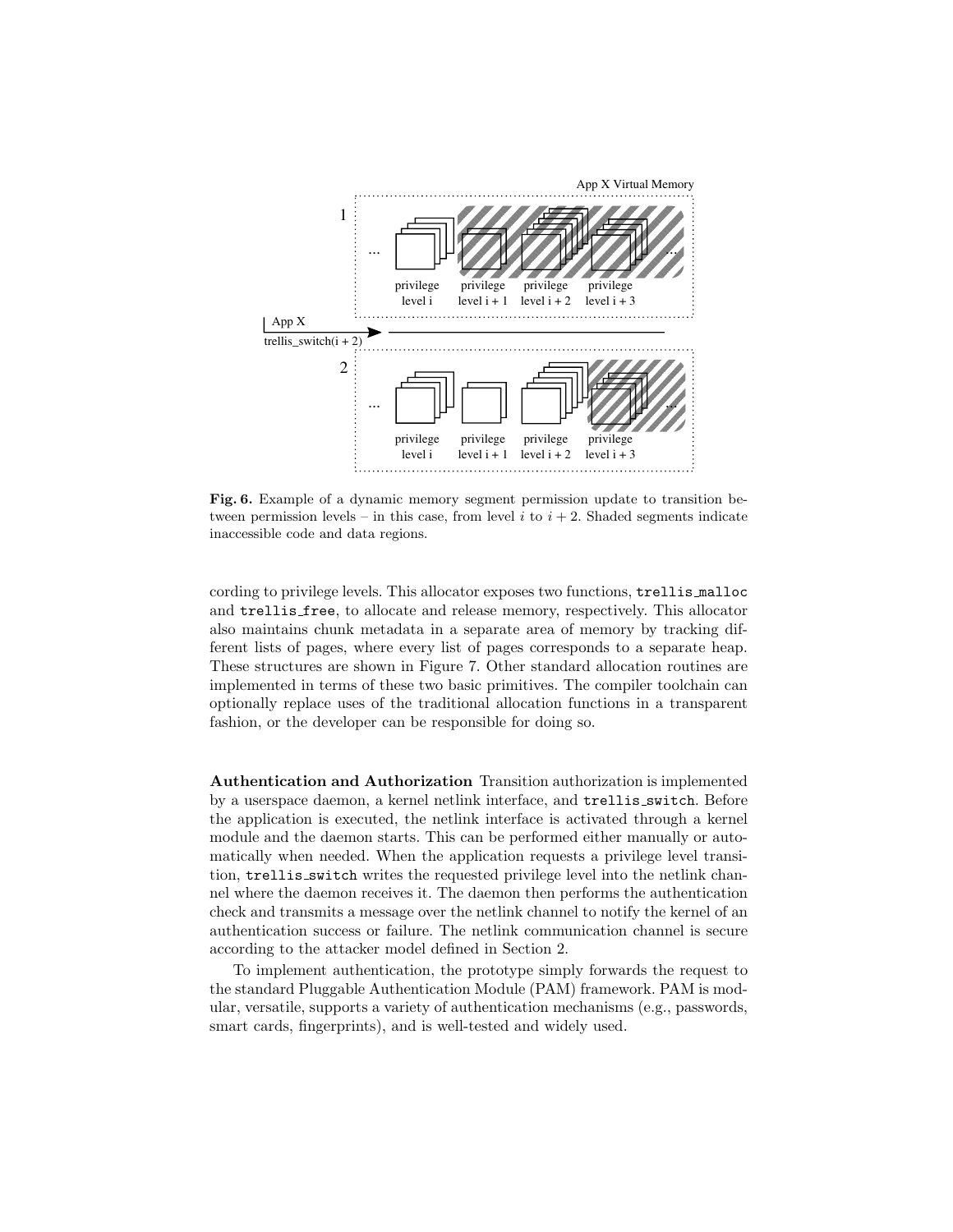```
1 void *heaps [NUM_LEVELS] = { NULL, };
 2
3 /* Memory chunk */
  4 struct trellis_chunk {
      size t size:
       struct trellis_chunk *next;
       struct trellis_chunk * prev;
       void *ptr;
9 };
10
11 /* Page struct with list of empty and used chunks */
12 struct trellis_page {
13 struct trellis_chunk *free;
14 struct trellis_chunk *used;
15 struct trellis_page *next;<br>16 struct trellis page *prev:
       struct trellis_page *prev;
17 size_t size;
18 };
```
Fig. 7. Chunk and page list structures for the multi-heap dynamic memory allocator.

# 5 Evaluation

In this section, we first describe our experiments to measure the performance overhead introduced when compiling, loading and running applications with Trellis. Specifically, we present micro-benchmarks to characterize the cost of the newly introduced Trellis operations, and end-to-end performance tests reflecting the overhead of running complete applications with Trellis. Next, we present an empirical evaluation of the developer effort required to adapt an application to work with Trellis, and test the system's security.

All experiments were performed on a machine with an Intel i7-3520M CPU and 4 GB of memory, running Gentoo Linux with a Trellis-patched kernel version 3.9.11 and glibc 2.19. The test binaries were built using LLVM/Clang version 3.5. The results for non-Trellis experiments were obtained on an identical setup running the vanilla versions of the Linux kernel and glibc.

#### 5.1 Micro-Benchmarks

Privilege Level Change. In this experiment, we measured the time required to change the privilege level of a running application. We created a benchmark program, and performed measurements at the entry and return points of the function that requests the privilege change. That is, our measurement includes the switch from userspace to kernel space, the call to the corresponding Trellis system call and all subsequent operations, and the switch back to userspace. During this experiment, the authentication module was configured to automatically allow all privilege change requests in order to avoid any human interaction overhead. Note that since a system without Trellis does not contain a corresponding operation, we cannot obtain any baseline to compare these results with. Therefore, here we only report the absolute runtime cost of the tested operation.

Dynamic Memory Allocation. We designed this experiment to characterize the overhead of Trellis's modified malloc operation. We created a simple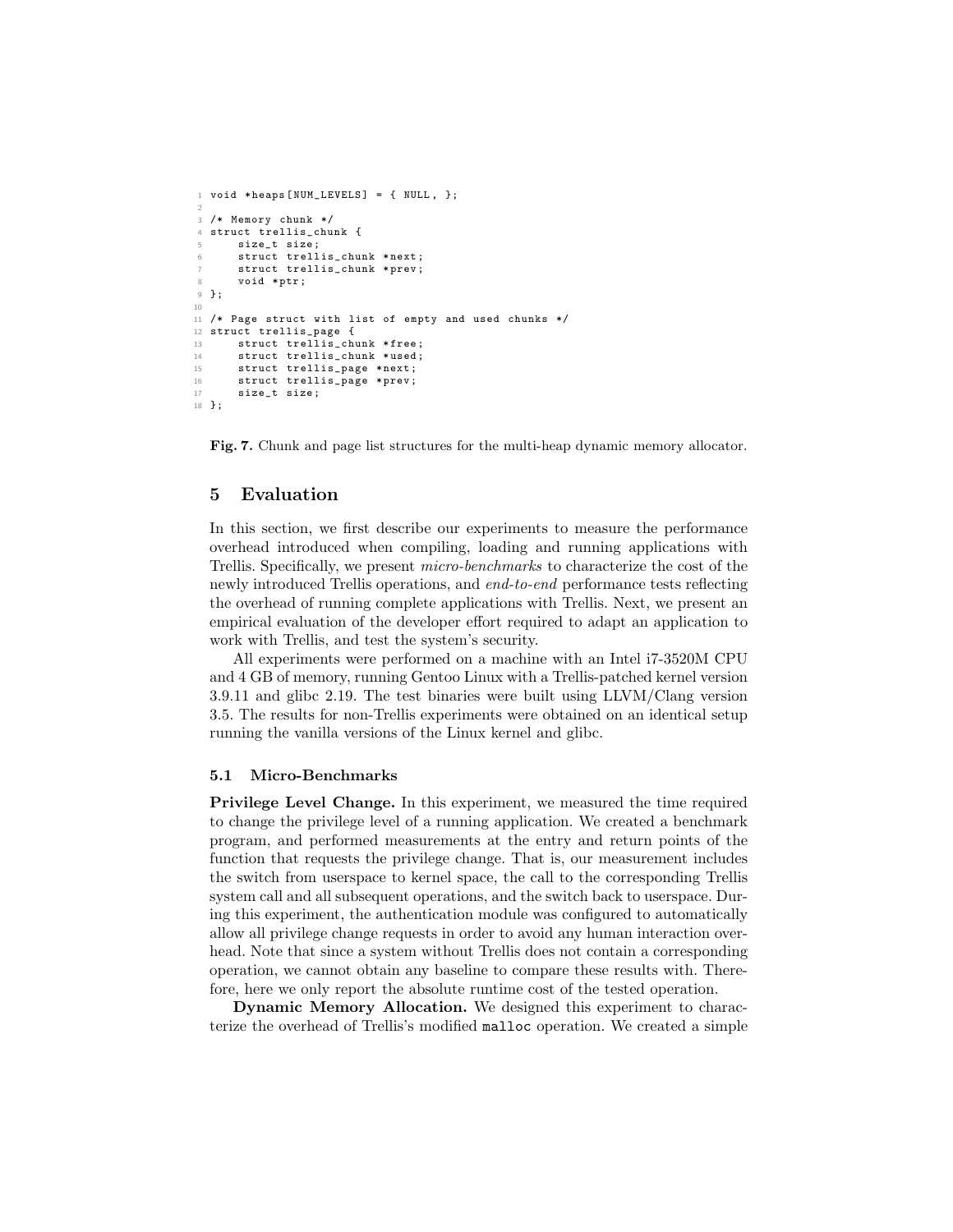benchmark program that takes measurements before and after a call to malloc to compute the elapsed time, and repeated the experiment with the standard, unmodified glibc memory allocator for comparison.

In order to see the effects of allocated chunk size on performance, we repeated this experiment with varying allocation sizes of 1 KB, 2 KB, 4 KB, 1 MB, and 100 MB. We did not observe a significant correlation between chunk size and runtime, and Trellis's overhead remained nearly constant in all experiments. Therefore, we only report the worst-case performance we observed in this section.

Executable Loading. In this experiment, we measured the overhead incurred by the dynamic loader for reading the Trellis metadata associated with a binary executable, and setting up the initial active privilege level inside the kernel prior to launching the application. To this end, we instrumented the executable loader with timing functions, and experimented with launching a test binary executable both with and without Trellis support.

#### 5.2 End-to-end Performance

Because we did not have source code access to an actual commercial multiuser application that would benefit from Trellis's features, we instead opted to follow a different evaluation strategy. First, we ran experiments on an application developed in-house to test Trellis with, which we will call StoreManager. Next, we took an existing open-source application,  $HomeBank$  [2], extended it with multi-user capabilities, and adapted it to work with Trellis.

StoreManager is a store inventory management software that supports three distinct user roles. "Unprivileged users" are ordinary employees that can browse and view details of the items registered in the database, or view aggregate reports about the inventory status. "Managers" have additional privileges to manage the inventory, such as adding, removing, or editing the details of items. Finally, "system administrators" hold the highest level of privileges, and are able to create or delete user accounts on the system, or directly manipulate the inventory.

HomeBank is a popular accounting software that provides account management, analysis, and reporting features. While HomeBank is originally designed for personal use, we extended it support four different user roles. Prior to authentication, the application runs under an "unprivileged user" role, with access to only the basic features. "Analysts" are only able to access analysis and reporting functionalities, but cannot add or modify accounts. "Accountants" have the additional privileges to schedule new transactions on existing accounts. Finally, "managers" hold the highest privileges and are able to access critical features including creating and modifying accounts, transactions, and budgets.

We created two instances of each application. One was built to run on an ordinary Linux system, and access control was enforced by disabling access to the GUI elements that perform privileged operations inside the application. The other's source code was manually annotated by the authors according to the aforementioned access control policy, and built to run with Trellis. All of the following experiments were performed using these applications.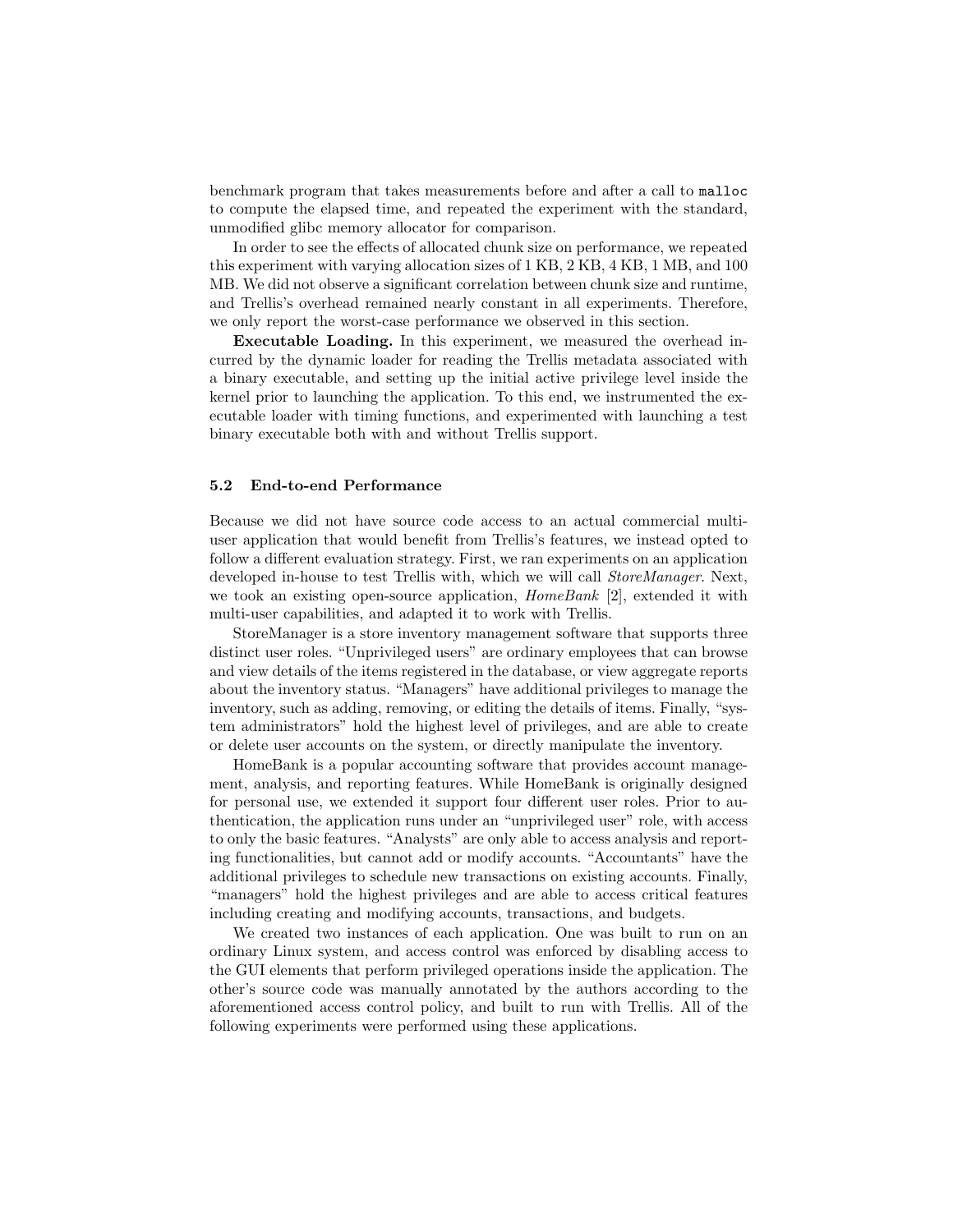| <b>Experiments</b>            | <b>Baseline</b>                | <b>Trellis</b>               | Overhead  |
|-------------------------------|--------------------------------|------------------------------|-----------|
| Privilege Level Change        |                                | $159.91 \text{ }\mu\text{s}$ |           |
| Dynamic Memory Allocation     | $34.04 \text{ }\mu\text{s}$    | $57.27$ us                   | $68.24\%$ |
| Executable Loading            | $108.44 \text{ } \mu \text{s}$ | $136.45 \text{ }\mu\text{s}$ | 25.83 %   |
| StoreManager Compilation Time | $850.17 \text{ ms}$            | 933.29 ms                    | $9.78\%$  |
| HomeBank Compilation Time     | $28.62$ s                      | $28.72$ s                    | $0.36\%$  |
| StoreManager Runtime          | $14.75$ s                      | 15.20 s                      | $3.05\%$  |
| HomeBank Runtime              | 14.37 s                        | 14.94 s                      | $4.02\%$  |

Table 1. Trellis performance evaluation results. See Section 5 for detailed explanations.

Compilation Time. In this test, we measured the overhead incurred for Trellis-specific code analysis, annotation propagation, and source code instrumentation performed during compilation and linking of the binary executables. We first compiled the two test applications using the unmodified toolchain, and then with Trellis to compare the results.

Application Performance. As the final part of our evaluation plan, we designed a comprehensive use-case scenario for each of the two test applications that exercises all program features using different user profiles, and measured the end-to-end runtime. For this task, we used the GUI automation tool Linux Desktop Testing Project (LDTP) [3], and configured the Trellis authentication module to automatically allow privilege level change requests—as we are not interested in timing the user interaction. For the StoreManager experiment, our use-case involved viewing numerous inventory items as an ordinary user, creating and deleting items as a store manager, and manipulating user accounts as a system administrator. The HomeBank use-case involved setting up new accounts and budgets as a manager, scheduling transactions as an accountant, and reviewing reports as an analyst. We ran these use-cases with and without Trellis enabled, and computed the overall runtime overhead of our system.

#### 5.3 Experiment Results

We performed the above micro-benchmarks 1000 times, compilation time measurements 50 times, and application runtime measurements 300 times. The average runtimes over all runs are presented in Table 1.

The compilation time experiment shows that building a Trellis-aware executable for StoreManager takes about 10% longer than compiling an unprotected program. Although this overhead could suggest discernibly longer compilation times for complex applications, we note that this is a one-time performance trade-off for the significant access control enforcement benefits provided by Trellis. Also note that, compared to StoreManager, the compilation time overhead for HomeBank is much lower at only 0.36 %. This is because HomeBank's codebase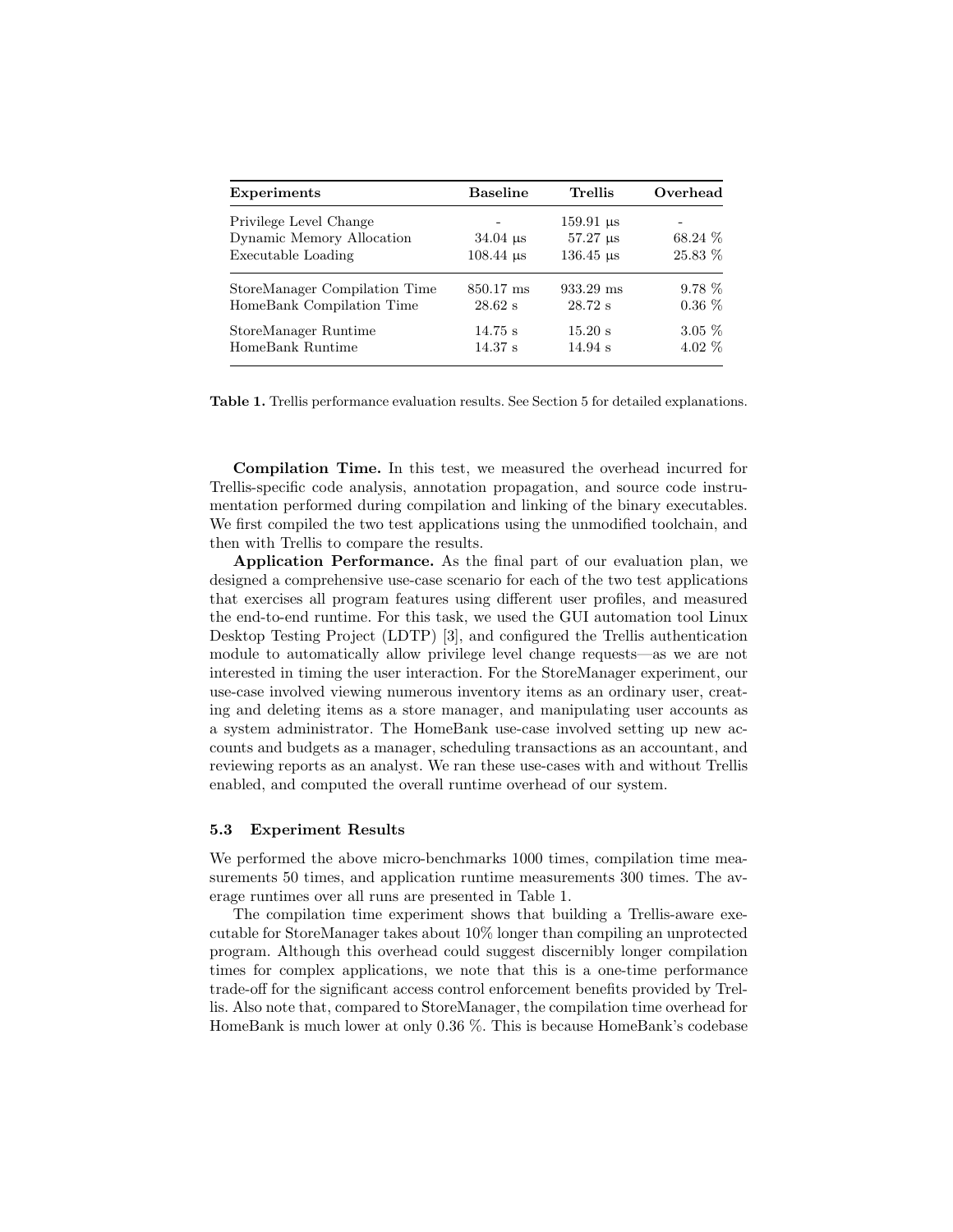is considerably larger than StoreManager's, which leads to its normal, lengthy compilation time over-shadowing the overhead imposed by Trellis. Similarly, despite the seemingly large executable loading overhead of about 26%, we stress that the absolute application launch time difference is only on the order of micro seconds, and is unlikely to be noticed by users.

For the application runtime measurements, even though we do not have a baseline to compare the privilege level change performance against, we expect the overhead to be acceptable since privilege level changes are not expected to be common operations during runtime. Moreover, they are likely to be completely over-shadowed by human response times if an interactive authentication scheme is used. The Trellis dynamic memory allocator, however, is shown to perform significantly worse than the default glibc allocator. This could potentially lead to performance drops in applications that perform heavy dynamic memory allocation in small chunks, and could require optimization techniques such as using pre-allocated memory caches. Despite this potential shortcoming, our final performance tests show that the runtime impact on real-world applications, with typical use-cases, is only around 4%.

#### 5.4 Developer Effort

Unfortunately, systematically quantifying the developer effort required to adapt an existing application to work with Trellis is a non-trivial task, requiring a largescale study with an extensive corpus of Trellis-enabled software. Therefore, we provide anecdotal results obtained during our modifications to HomeBank.

The development of our multi-user version of HomeBank was carried out by a single developer, one of the authors of this paper. While the developer had over ten years of C programming experience, he had no prior experience with the HomeBank application's codebase. We measured the time taken during all phases of active development, and report the results in the following.

Surprisingly, significant effort before development went into adapting Home-Bank's compilation chain (i.e., autoconf scripts, Makefiles, etc.) that is designed around using GCC, to Trellis's LLVM/Clang environment. We spent around 2 hours to be able to compile HomeBank with our system. Next, 4 hours were taken to understand the codebase, and identify the relevant points that should be modified to achieve the desired privilege separation. Finally, all Trellis annotations and changes were applied and tested in another 2 hours. Overall, with a single developer, and without prior familiarity with the application, HomeBank could be adapted to work with Trellis in under 8 hours, which we believe to be a reasonable and acceptable degree of developer effort.

### 5.5 Security Experiments

Trellis' security properties hold by definition, and there are no heuristics for attack detection or any probabilistic decisions involved in the system. In order to empirically verify the effectiveness of Trellis against concrete, practical attack scenarios, we created a set of exploits following the methodology laid out in [21].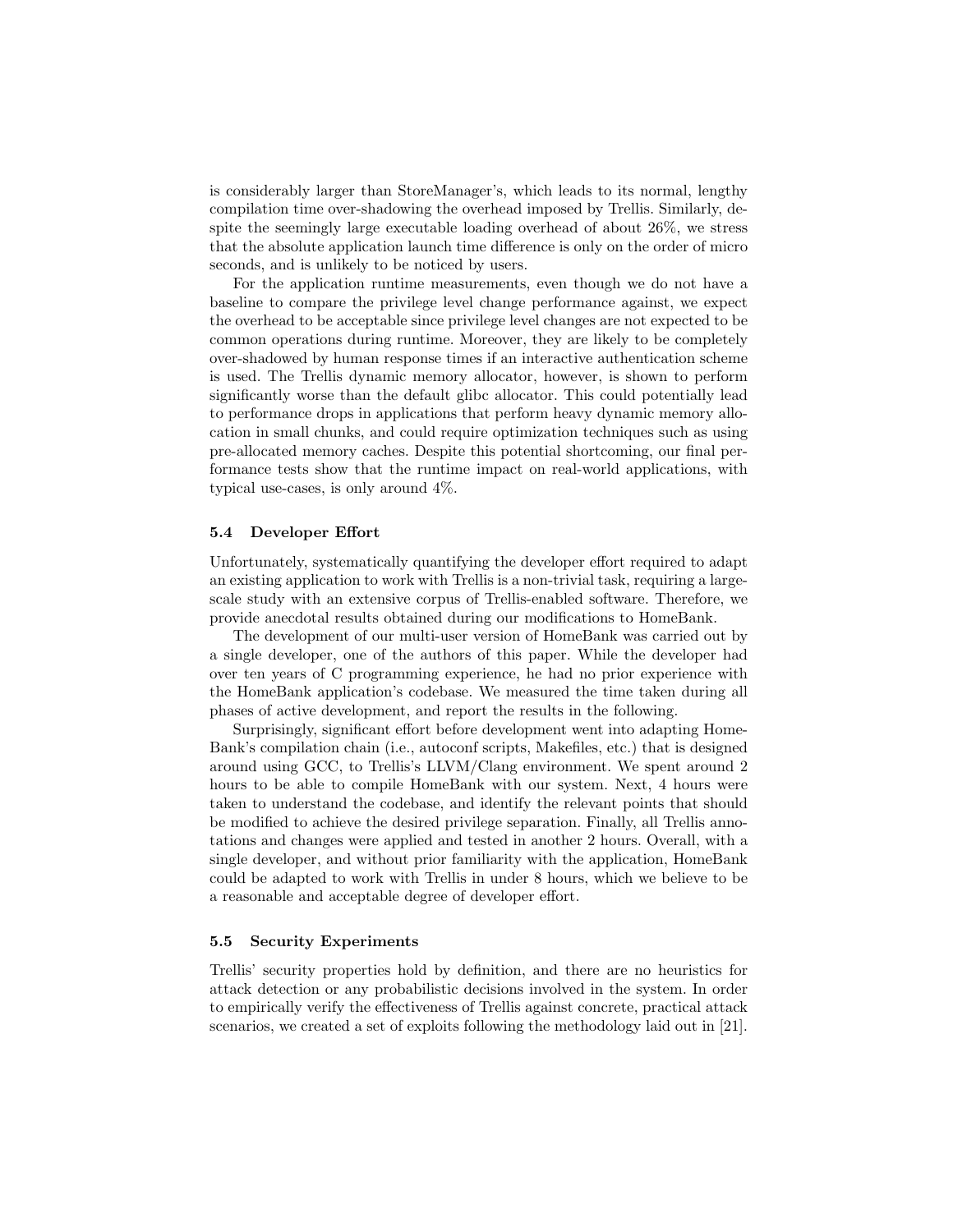Specifically, in [21], the authors define a novel class of access control vulnerabilities called GUI Element Misuse (GEM), which involves bypassing an application's built-in access control checks through manipulation of its GUI elements (e.g., by un-hiding a hidden button that allows access to privileged functionality). GEM vulnerabilities exemplify a recent, high-impact instance of the type of attacks that Trellis aims to address. Unfortunately, we were not able to use the same set of applications that were exploited in [21] due to them being closedsource Windows applications. Thus, we opted to perform our experiments on StoreManager, and our extended multi-user version of HomeBank.

Following the steps outlined in [21], we first analyzed the test applications using a GUI explorer tool Parasite [4]), and identified buttons that would trigger privileged functionality. Using the same tool, we then attempted to forcefully enable and interact with these GUI elements with an unprivileged user account, using both the vanilla and Trellis-protected versions of the two test applications.

The vanilla versions of the programs were vulnerable to GEM attacks as we expected, and we were able to execute privileged operations as an unprivileged user. On the contrary, Trellis-enabled versions were protected against our attacks; Trellis blocked our access attempts to privileged code pages, and simply rolled back the applications to a default state that we defined in the corresponding trellis exit wrapper routines.

# 6 Discussion & Limitations

A prerequisite for using Trellis is access to the application's source code. As we have discussed in Section 7, virtually all previous work also has not explored partitioning of binary executables directly. Given that many commercial multi-user applications that would be suitable targets for privilege-level partitioning are provided on a closed-source model, privilege separation on binary code appears to be a challenging, yet promising future research direction. However, note that Trellis aims to enforce privilege separation and access control over applicationspecific functionality and data, and therefore, annotating or recompiling thirdparty libraries used by the target application is not necessary.

Although the Trellis implementation we present in this paper is for applications written in C and C++, the high-level design we propose could be applied to other compiled languages. However, application of our ideas to interpreted or just-in-time-compiled languages requires a significant rethinking of the design. In a similar vein, the Trellis static analyzer can only propagate the privilege level tags up to the statically reachable portion of the call graph (i.e., as seen by the compiler), thus leaving out callbacks or dynamic calls in general. Likewise, our prototype implementation does not currently handle control flow transitions that deviate from normal function calls and returns (e.g., jumps into signal handlers, long $\gamma$  =  $C_{++}$  exception handlers across multiple levels of functions); however, Trellis could be extended to support these cases in principle. Furthermore, complex applications that use pre-allocated memory pools may necessitate further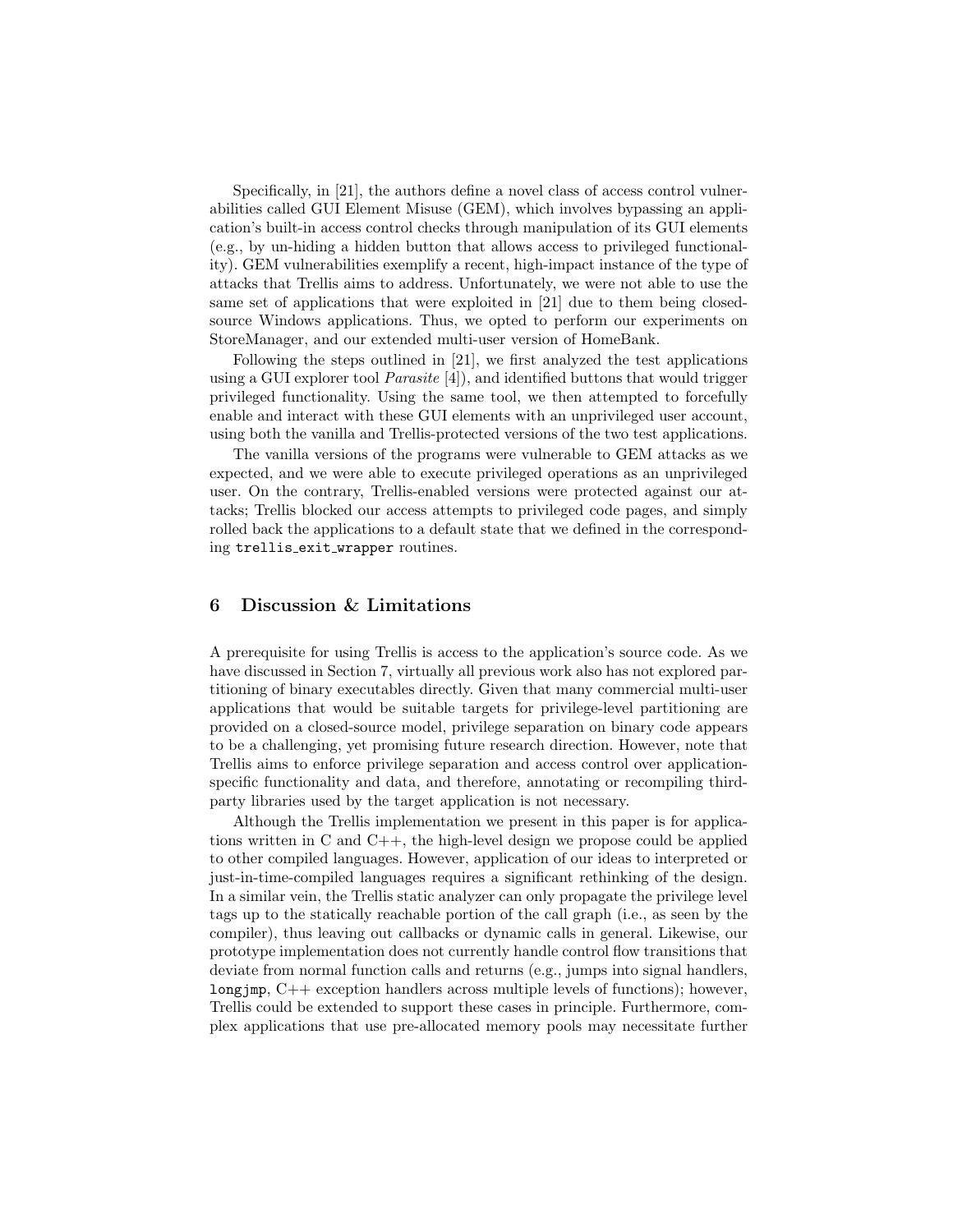developer effort to ensure that all dynamic memory regions are annotated correctly according to their appropriate privilege levels.

As evidenced by the dynamic memory allocator experiments in Section 5, Trellis may lead to a discernible performance impact when applied to memory allocation intensive applications. Although this problem could be alleviated through manual code optimization techniques such as using memory caching techniques instead of frequent calls to trellis malloc, similar mechanisms could also be built directly inside Trellis's allocator to make the process transparent to application developers. Also note that using the Trellis memory allocator is only required for protecting sensitive application data, and the system's default allocator (or any custom allocator) could still be used for all other, non-sensitive memory allocations to avoid incurring runtime overhead.

One operation that Trellis does not yet support in a flexible, first-class manner is declassification of data to a lower privilege level. This capability can be useful in situations where the application developer can certify that information computed in a higher privileged context can safely be released to a lower privileged context in accordance with the application's security policies.

Since Trellis is an application-level access control mechanism, it is not designed to provide protection against attacks at lower-level system components (e.g., operating system exploits, hardware backdoors, etc.). Likewise, Trellis is designed strictly to support privilege separation; it does not aim to address common memory corruption vulnerabilities that may expose code and data within the same privilege level to attacks. These threats are outside the scope of this work, and Trellis should be used in conjunction with established defense mechanisms that support memory integrity such as ASLR [27] and stack canaries [13].

In future work, we plan to investigate extensions of Trellis to address limitations of the current approach. While our prototype implementation assumes a strict ordering of user privileges, it provides the necessary primitives to enable the lattice-based privilege model we describe in Section 3.1. One promising research direction is extending Trellis further to allow more complex access control models, to address concerns such as privacy of user profiles sharing the same privilege level. Other potential avenues of research include lifting the guarantees provided by the approach to higher-level languages, removing the need for source code, and reification of declassification within the framework. Finally, the dynamic memory segment permission management component of Trellis could be applied to other settings such as binary attack surface reduction by temporarily disabling access to unneeded portions of an application's address space.

# 7 Related Work

The principles of least privilege and privilege separation have long been studied as prominent software design principles to minimize trusted code in programs and contain damage in the face of security exploits [24, 25]. The architectures of many prevalent programs such as vsftpd [15], Postfix [28], and Sendmail [11] are explicitly designed around these principles.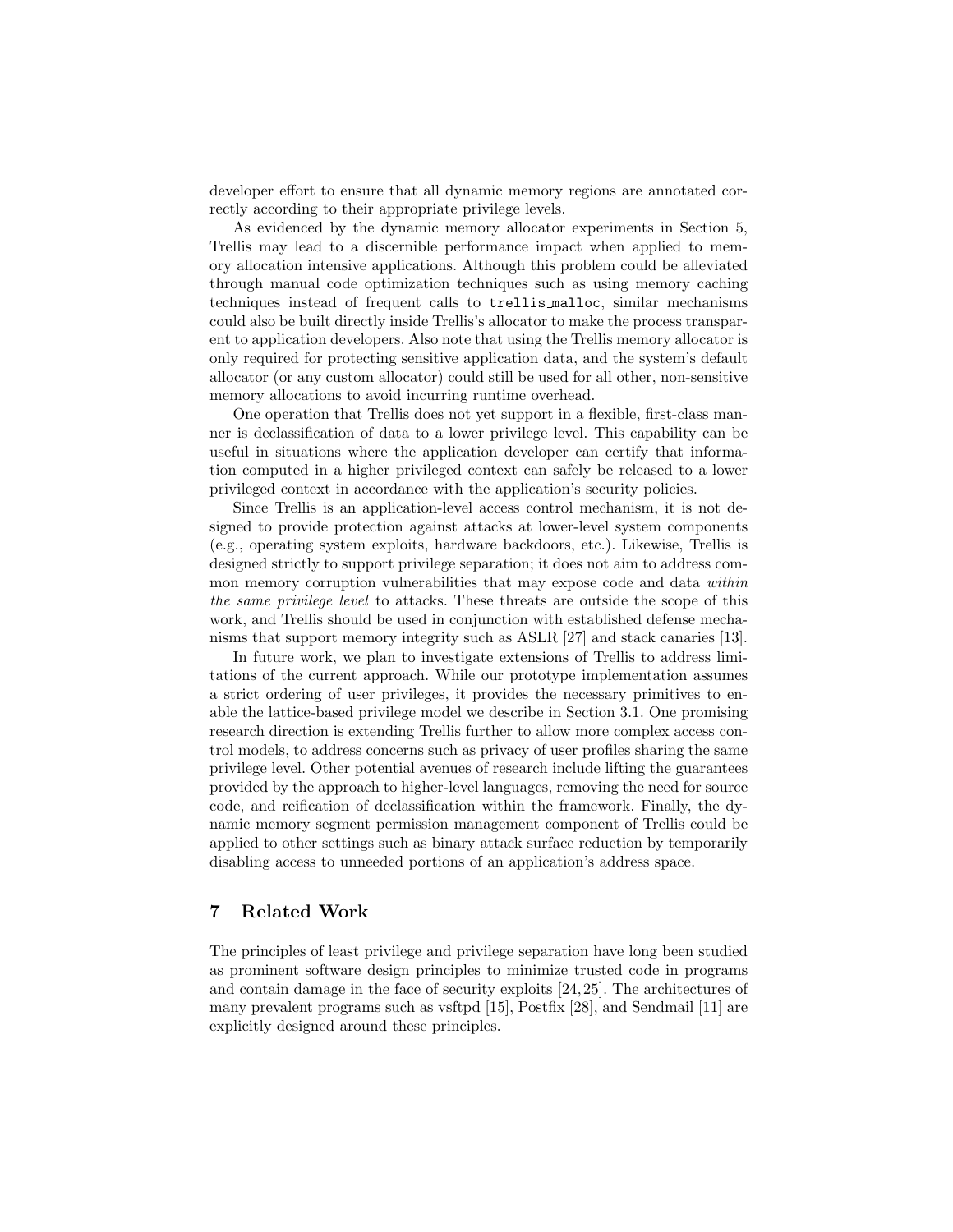Prior work most similar to Trellis aims to apply these principles to existing programs. Provos et al. [24] present a design methodology for applying privilege separation to security sensitive system services. Here, applications are separated into a privileged monitor and unprivileged slave processes that communicate via IPC channels. The authors also demonstrate their approach by discussing its application to OpenSSH. Kilpatrick [16] introduces a reusable framework to ease the implementation of partitioned applications. Bittau et al. [9] propose an application compartmentalization framework that provides a set of operating system primitives to assist developers with partitioning programs. In this approach, developers mark allocated memory regions with tags, and create special compartmentalized threads with specific access rights to the tagged memory.

While the above work lays down the guidelines for manually partitioning applications and provides tools for assistance, later work attempts to automate this process. Brumley and Song [10] use a combination of code annotation and static analysis to automatically separate C code into the aforementioned monitor and slave parts. Wu et al. [32] instead employ a dynamic data dependency analysis, which constructs a data dependency graph over the program's functions, and then partitions this into subgraphs representing least privilege components.

Trellis also uses code annotation and static analysis to perform privilege separation; however, unlike the previous work, it does not partition applications into separate processes. Instead, code and data at different privilege levels are segregated into separate memory pages, and access control is enforced by the operating system. Moreover, our system supports any number of privilege levels, instead of only a privileged and an unprivileged partition.

Other works apply similar application partitioning techniques to different security contexts. Kim and Zeldovich [17] present a Linux kernel module that allows unprivileged system users to utilize Linux security features (e.g., allocating new user IDs, setting up firewall rules, setting up chroot environments, etc.) to confine applications and reduce the amount of code running as root. Murray and Hand [22] discuss early ideas of segregating the trusted computing base of an application into small, dynamic libraries. Chong et al. [12] proposes a system that partitions web applications into JavaScript client-side code and Java server-side code according to the specified information-flow policies. Zdancewic et al. [33], and Zheng et al. [35] employ automatic code and data partitioning to address the problem of secure distributed computation. In contrast to the above, Trellis aims to address the problem of enforcing access control on multi-user applications that transitions between different privilege levels during runtime.

Various software security frameworks provide access control features analogous to Trellis for higher-level languages such as Java and Python, where access control enforcement capabilities are provided on top of the corresponding virtual machines or language interpreters. For instance, Apache Shiro [1] and Spring Security [6] allow Java applications to implement a role-based access control model for enterprise applications. In comparison, Trellis is applicable to multi-user programs written in C and C++, and it introduces a novel architecture to enforce hierarchical access control policies at the operating system level.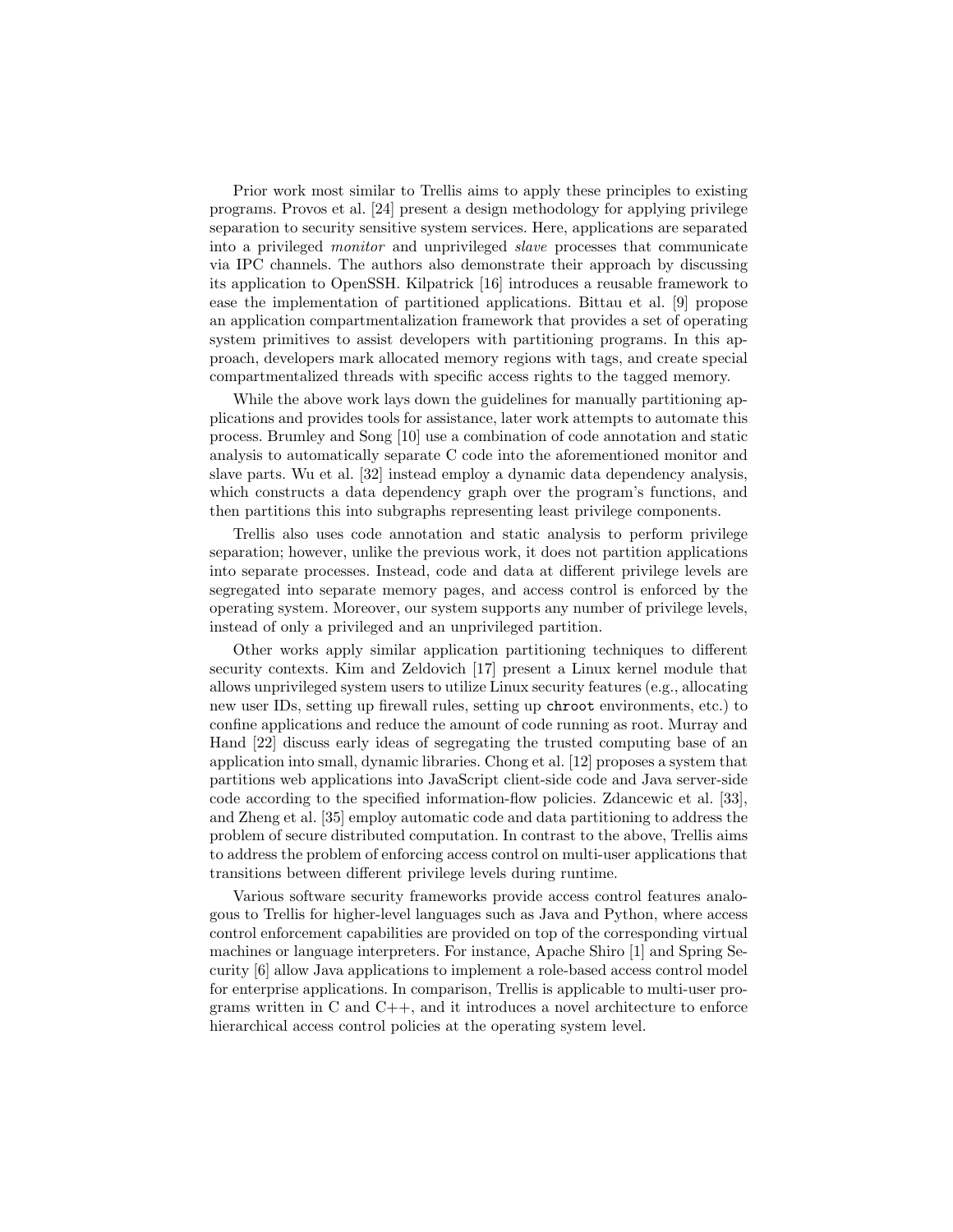Trellis has comparable goals to History-Based Access Control (HBAC) [7], a model that assigns privileges to code during runtime based on previous execution history. This model largely relies on a runtime framework such as Java Virtual Machine or Common Language Runtime. In contrast, Trellis allows software developers to define privilege levels statically at compile time, and enforces access control at runtime. Similarly, Trellis shares some of its design principles with Decentralized Information Flow Control (DIFC) (e.g., Asbestos [14], Flume [18], HiStar [34]), which allows labeling data, and restricting its flow between application and operating system components. Other related program confinement solutions include various operating system mechanisms [5, 8, 23, 30], capability systems [26, 31], and software-based fault isolation techniques [19, 20, 29]. Unlike these, Trellis specifically addresses the problem of enforcing access control within an application. In particular, our system protects applications against vulnerabilities resulting from incorrect access control implementations, such as the misuse of GUI elements as access control primitives [21].

# 8 Conclusion

In this paper, we presented Trellis, a novel approach for specifying and enforcing access control policies in multi-user applications to separate code and data that logically belongs to different privilege levels. Enforcing such policies in multiuser applications is a responsibility that has heretofore been borne by application developers; Trellis automates this critical, error-prone aspect of application security. Our prototype implementation demonstrates that Trellis imposes a low end-to-end runtime performance overhead.

Acknowledgments. We would like to thank our shepherd Vasileios P. Kemerlis for his helpful feedback. This work was supported by the National Science Foundation (NSF) under grant CNS-1409738, and Secure Business Austria.

# References

- 1. Apache Shiro. https://shiro.apache.org/index.html
- 2. HomeBank. http://homebank.free.fr
- 3. Linux Desktop Testing Project. http://ldtp.freedesktop.org/
- 4. Parasite. https://chipx86.github.io/gtkparasite
- 5. SELinux. http://selinuxproject.org
- 6. Spring Security. http://projects.spring.io/spring-security
- 7. Abad´ı, M., Fournet, C.: Access Control based on Execution History. In: NDSS (2003)
- 8. Badger, L., Sterne, D., Sherman, D., Walker, K.M., Haghighat, S.A.: A Domain and Type Enforcement UNIX Prototype. In: USENIX Security (1995)
- 9. Bittau, A., Marchenko, P., Handley, M., Karp, B.: Wedge: Splitting Applications into Reduced-privilege Compartments. In: USENIX NSDI (2008)
- 10. Brumley, D., Song, D.: Privtrans: Automatically Partitioning Programs for Privilege Separation. In: USENIX Security (2004)
- 11. Carson, M.E.: Sendmail without the Superuser. In: USENIX Security (1993)